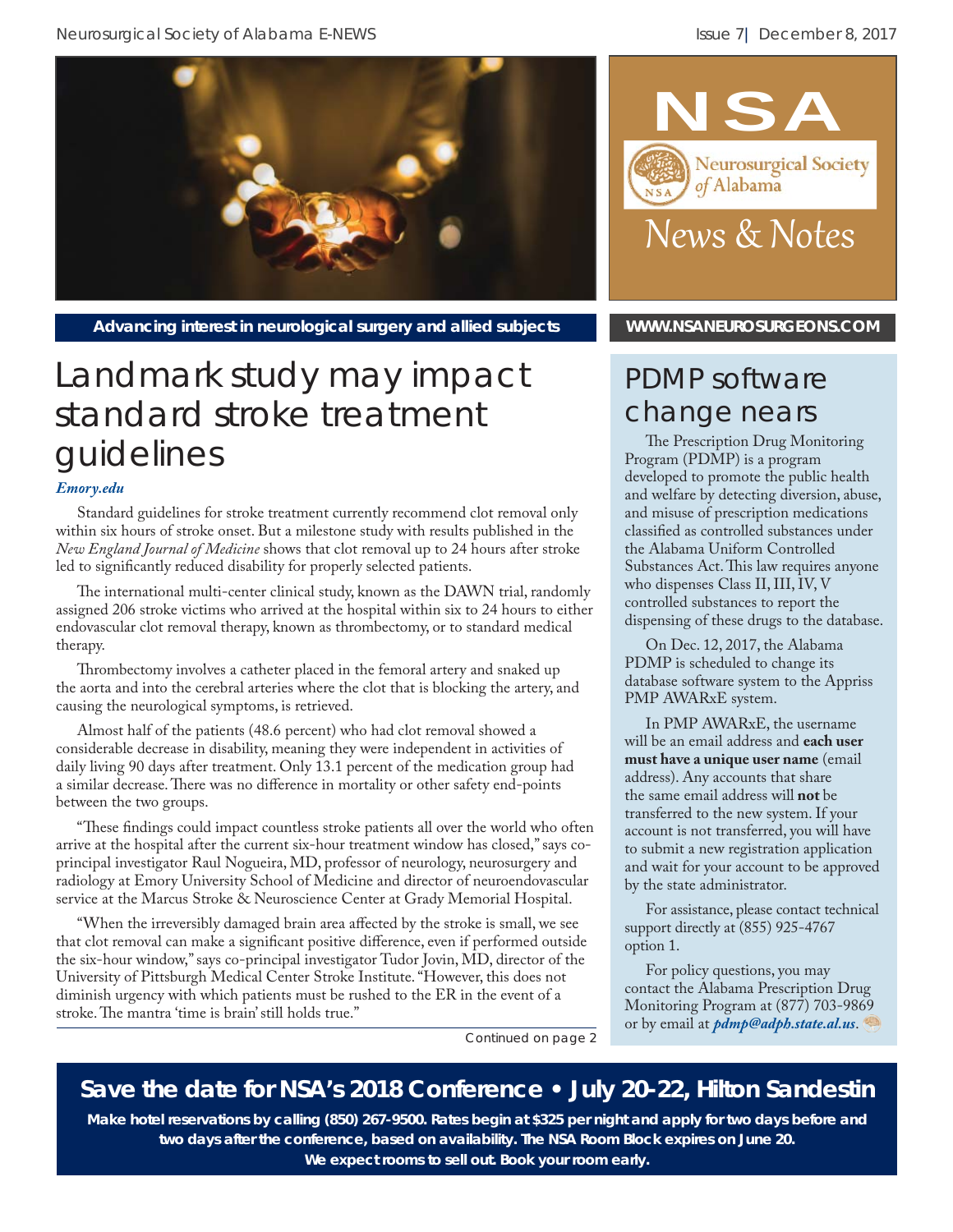# New Medicare cards coming in April

The Centers for Medicare & Medicaid Services (CMS) has redesigned its Medicare card to remove Social Security numbers and use a unique, randomly-assigned number in an effort to better protect users from identity theft and fraud.

CMS will begin mailing the new cards to people with Medicare benefits in April 2018 to meet the

statutory deadline for replacing all existing Medicare cards by April 2019.

CMS has assigned all people with Medicare benefits a new, unique Medicare number, which contains a combination of numbers and uppercase letters.

Health care providers and people with Medicare will be able to use secure look-up tools that will allow quick access to the new Medicare numbers when needed. There will also be a 21-month transition period where doctors, health care providers and suppliers will be able to use either their current SSN-based Medicare number or their new, unique Medicare number, to ease the transition.

For more information, please visit: *[www.cms.gov/newcard](https://www.cms.gov/medicare/new-medicare-card/nmc-home.html)*.

#### **How to get ready for the change**

- Ask your billing and office staff if your system can accept the new 11-digit alphanumeric Medicare Beneficiary Identifier.
- If your system cannot accept the new number, system changes should be made by April 2018.
- If providers use vendors to bill Medicare, ask them about their MBI practice management system changes and make sure they are ready for the change.
- Verify your patients' addresses: If the address you have on file is different than the address you get in electronic eligibility transaction responses, ask your patients to contact Social Security and update their Medicare records. This may require coordination between your billing and office staff.

For more information go to *https://www.cms.gov/Medicare/New-[Medicare-Card/Providers/Providers.html](https://www.cms.gov/Medicare/New-Medicare-Card/Providers/Providers.html)*.



## Point/Counterpoint: Opioid prescriptions – What is a neurosurgeon's responsibility?

#### *[AANS Neurosurgeon: Volume 26, Number 3, 2017](http://aansneurosurgeon.org/features/pointcounterpoint-opioid-prescriptions-neurosurgeons-responsibility/)*

The Point position is taken by Sharona Ben-Haim, MD, assistant *professor of Neurosurgery at the University of California, San Diego, and an adjunct professor at the Salk Institute for Biological Science.*  The Counterpoint position is taken by Christopher J. Winfree, MD, *FAANS, assistant professor of Neurological Surgery at the College of Physicians and Surgeons in New York.*

Point: Neurosurgeons take care of patients in both acute and chronic pain and should have the capacity to treat these patients within the scope of their practice. Since opioids represent a good therapeutic option for the treatment of many types of pain, neurosurgeons should utilize these medications when necessary.

**Counterpoint:** Neurosurgeons should be prepared to treat routine postoperative pain typically encountered in neurosurgical practice, which can include the use of short term opioid medications. However, the treatment of patients with chronic pain, or patients who require long-term opioids after surgery, is a complex endeavor that is outside the scope of routine neurosurgical practice. Neurosurgeons should not be the primary provider of pain medications for these patients.

Point: The treatment of complex pain is indeed within the scope of neurosurgical practice. Neurosurgeons have treated pain since the inception of the field and have pioneered advancements for the most complex types of pain syndromes. All neurosurgeons are trained in the diagnosis and treatment of a variety of acute and chronic pain disorders. This is part of residency, board

*Continued on page 4*

#### **Stroke treatment guidelines continued**

To select patients for the trial, the researchers used a new approach which used brain imaging and clinical criteria as opposed to just time alone.

"Looking at the physiological state of the brain and evaluating the extent of tissue damage and other clinical factors seems to be a better way to decide if thrombectomy will benefit patients as opposed to adhering to a rigid time window," says Nogueira.

The researchers planned to enroll a maximum of 500 patients over the course of the study period. However, a preplanned interim review of the treatment effectiveness after 200 patients were enrolled in the trial led the independent Data Safety Monitoring Board overseeing the study to recommend early termination of the trial, based on pre-defined criteria demonstrating that clot removal provided significant clinical benefit in the studied patients.

"Our research and clinical teams are immensely proud of

these breakthrough findings, which are so profound they will likely result in a paradigm shift that will not be seen again for many years in the field of stroke therapeutics," says Michael Frankel, MD, professor of neurology, Emory University School of Medicine, chief of neurology and director of the Marcus Stroke and Neuroscience Center for the Grady Health System.

According to Frankel, the Emory neuroscience team was a major contributor to the DAWN trial, working at Grady Memorial Hospital, the second leading site of the trial's enrollment.

The DAWN trial included trial locations in the United States, Spain, France, Australia and Canada. The trial was sponsored by Stryker Corporation, a medical technology company that manufactures the clot removal devices used in the study.

The DAWN trial results were presented at the European Stroke Organization Conference in May.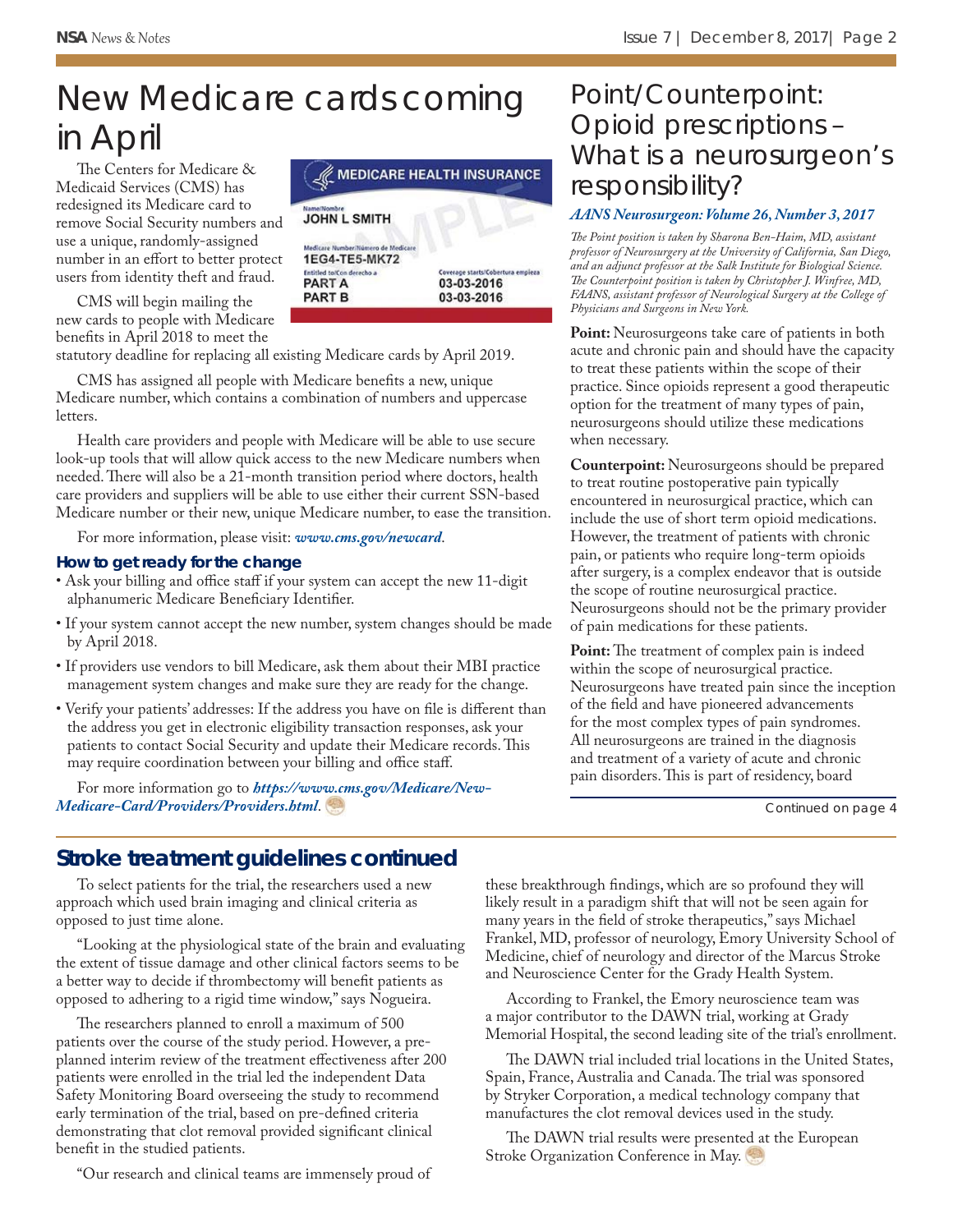# Under pressure: Novel technology to model pressure-induced cellular injuries in the brain

#### *[eurekalert.org](https://www.eurekalert.org/pub_releases/2017-12/muos-upn120117.php)*

Hundreds of thousands of patients from newborns to the elderly are forced to grapple with the devastation of brain injury each year, and unlike many diseases where certain demographics are protected, brain injury can happen to anyone, anytime and anywhere. Elevated intracranial pressure (ICP), which is a byproduct of the rigid skull in which the brain resides, is the primary cause of initial injury. High ICP in turn causes cellular injuries in the brain and additional neurological deficits beyond those associated with the initial insult. Although substantial research has been done on brain injuries, most of it focuses on patient outcomes after the primary insult and does not explore the secondary cellular injuries caused by persistent elevation of ICP or the mechanisms that underlie them. As a result, little is known about those mechanisms.

Investigators at the Medical University of South Carolina (MUSC) have developed an ex vivo model of ICPinduced cellular injury that preliminary data suggest could be a useful tool for understanding early cell-injury

mechanisms and identifying biomarkers associated with pathological pressure in multiple brain injury etiologies. They report their findings in an article published online on October 6, 2017, by the *Journal of Neuroscience Methods*.

"The novelty of this model is that there are very few examples in the literature where people have been able to put cells under pressure to see the effects," says Michael E. Smith, PhD, assistant professor of neurosurgery in the MUSC College of Medicine and first author on the article. "In patients with brain injury, the initial insult has already occurred and the clinician can only do so much to address that damage. Addressing the secondary ICP-induced effects could help minimize the neurological deficits sustained by the patient. We are interested in modeling ICP-induced secondary cellular injury to facilitate the development of such therapies."

The system, devised by Smith and Ramin Eskandari, MD, director of pediatric neurosurgery at MUSC Children's Health and senior author on the article, is composed of separate acrylic chambers inside a cell culture incubator



# AANS 2018 Annual Scientific Meeting April 28-May 2 • New Orleans

The 2018 AANS Annual Scientific Meeting will be held in New Orleans, April 28 - May 2. Plan to attend for the latest in neurosurgical science and hands-on training in clinical care. AANS President Alex Valadka, MD, FAANS, has chosen the theme, *Neurosurgery: The Privilege of Service*, which attendees will see played out through the speakers, awards and special events organized around the meeting.

*Learn more a[t www.aans.org](http://www.aans.org/en/Annual-Scientific-Meeting/2018/)*.

under a regulated and adjustable pressure. The originality of this ex vivo system is the ability to expose a 3D matrix of brain cells to extended periods of sustained as well as pulsatile pressure conditions while having complete control over all other parameters of the cell culture system. This allows for systematic and reproducible assessments of pressure effects at the cellular level.

To experimentally test this system, Smith and Eskandari subjected astrocytes or neurons embedded in 3D hydrogels to a pressure of 30 cm H20 (22 mm Hg), which is considered pathological pressure, for various periods of time from a couple of hours to a couple of days. Adenosine triphosphate (ATP) release, which signals cellular stress and susceptibility to damage, was measured, as was the viability of the various cells once they were removed from pressure.

Under sustained pressure exposure, the ATP release was significantly higher in neurons compared with controls at 18 hours of exposure, while little effect was observed in astrocytes. Similarly, initial data demonstrate that neurons are more susceptible to pressure and, after a couple of days of pressure exposure, have a delayed but dramatic decrease in viability even when pressure is normalized. This novel model of elevated ICP successfully initiated cellular stress and did so in a cell-specific manner.

The model, developed to study pediatric hydrocephalus, could prove useful in elucidating mechanisms that are relevant to other types of brain injury, including brain tumors, stroke, subdural hematoma and traumatic brain injury.

"The ability to stop the deleterious downstream effects of brain injury diseases will allow clinicians to alter the recovery process in some of the most devastating diseases from which humans suffer," says Eskandari. "Developing that ability starts with a model system that is reliable and reproducible and can be easily altered to study many different diseases. We feel that we have created such a model and are excited to be finally demonstrating our results."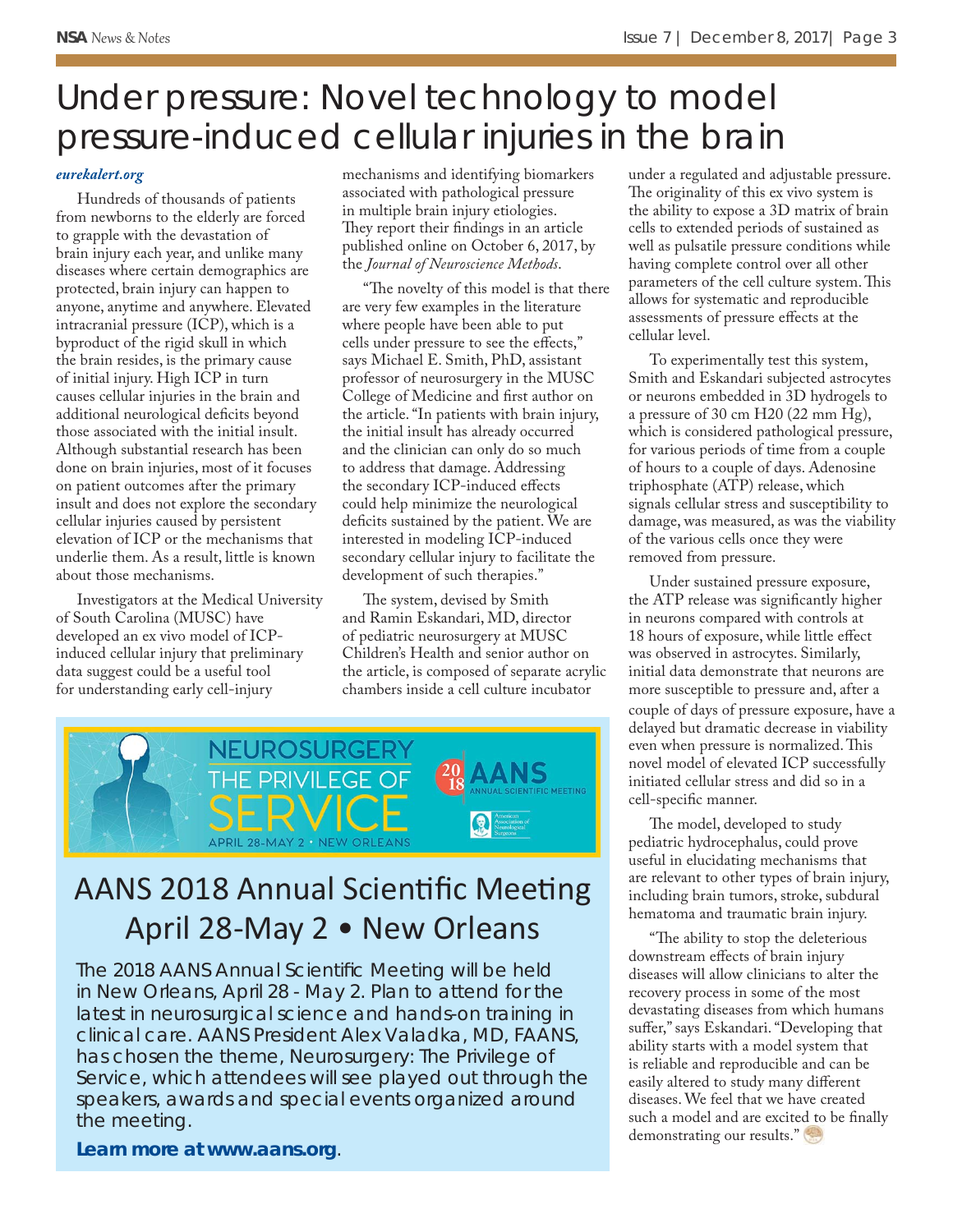#### **Point/Counterpoint continued**

certification, maintenance of certification (MOC) and continuing medical education (CME).

In many subspecialties, including complex spine surgery, neurosurgical procedures have become progressively more complicated and extensive, and the resultant postoperative pain demands have similarly been raised. Additionally, improvements in critical care have allowed patients to survive more complex and potentially painful injuries to multiple organ systems. These patients need adequate pain treatment by their treating physicians.

**Counterpoint:** While neurosurgeons should certainly be allowed and expected to treat complicated patients with preexisting or postoperative chronic pain, they should not be obligated to treat these patients' complex pain needs. These patients are best treated by a specialist in the medical management of chronic pain, such as a pain management physician. Most neurosurgeons cannot properly commit to the comprehensive management of these patients, which includes aspects outside the scope of a typical neurosurgical practice that may involve employing tools like the use of opioid contracts, keeping up with new and rapidly changing legislation on prescribing requirements and providing these patients with psychological support.

**Point:** Any neurosurgeon who becomes a specialist in treating such challenging

patients must be capable of handling their postoperative pain requirements in a competent and humane fashion.

**Counterpoint:** Many of the needs of these complex patients have already become compartmentalized within different subspecialties in order to provide the best level of care. For the complex neurosurgical patient, there are often a variety of specialists involved, including critical care, infectious disease and trauma specialists, amongst others. The management of pain in these patients is no different that the management of any other organ system and should be handled by the most appropriate specialist available, which is generally a pain management physician.

Point: Neurosurgeons can, and should, handle all of the postoperative pain management in these patients. They are uniquely capable of effectively incorporating the treatment of pain into the overall clinical picture.

**Counterpoint:** While neurosurgeons are certainly capable of becoming specialists of chronic pain management themselves, the management of a chronic pain patient who has been on chronic opioids for many years can be difficult, time consuming and fraught with complications. Recently, physicians have been charged and convicted of felonies, including manslaughter and murder, for overprescribing opioids. Neurosurgeons who accept this responsibility need to

familiarize themselves with an entirely different and rapidly evolving field to be sufficiently competent.

Overall, the complex neurosurgical pain patient will be best served by the most capable physician with expertise, and ideally fellowship training, in the field of pain management. If this happens to be the treating neurosurgeon, based upon their interest, training and practice, then they should be allowed to manage these issues. Otherwise, neurosurgeons should be encouraged to involve a pain specialist, when appropriate, to help manage the needs of these complex patients.

Point: To summarize, neurosurgeons should write opioid prescriptions and medically manage neurosurgical pain; however, this should be done by the neurosurgeon only to the extent that they are comfortable doing so with their training and experience. This is usually for routine postoperative pain management for patients undergoing straightforward cranial, spine and nerve surgery. Once the situation becomes more complex, for example in the setting of the polytrauma patient with amplified pain issues, the postoperative chronic pain patient on long-term opioids or the chronic patient needing long-term opioid maintenance therapy under the guidance of an opioid contract, then the neurosurgeon should have the option of involving a pain management specialist to assume some of these responsibilities.

## NSA News & Notes

# Online CME available

#### *[American Association of Neurological](http://www.aans.org/AANS-E-News/November-2017/Meet-Your-Year-end-CME-Requirements-Online)  Surgeons*

The AANS offers members several opportunities to meet CME requirements before the end of 2017. Access online courses offering subspecialty CME in pain, trauma, opioid use and more.

Members can also earn up to 36 *AMA PRA Category 1 Credits*™ by reading the online-only publication, *Neurosurgical Focus* and completing the CME test associated with each issue.

Visit *MyAANS* to print out CME and subspecialty transcripts.

Neurosurgical Society of Alabama

3200 Dauphin Street, Bldg. A | Mobile, AL 36606 (334) 954-2500 | Fax (334) 269-5200 | www.nsaneurosurgeons.com

> W. Brent Faircloth, MD, Publisher Jennifer Hayes, Executive Editor Charlotte H. Morris, Senior Editor

*The neurosurgical society of Alabama is organized is to advance the interest in neurological surgery and allied subjects and to act as a representative for its members at the discretion of the membership.*

*The articles contained in NSA News & Notes are meant to provoke thought and comment and do not necessarily refl ect the views and opinions of the members, Executive Council or staff of the Neurosurgical Society of Alabama. Comments and letters to the editor are welcome Send to cmorris@alamedical.org.*